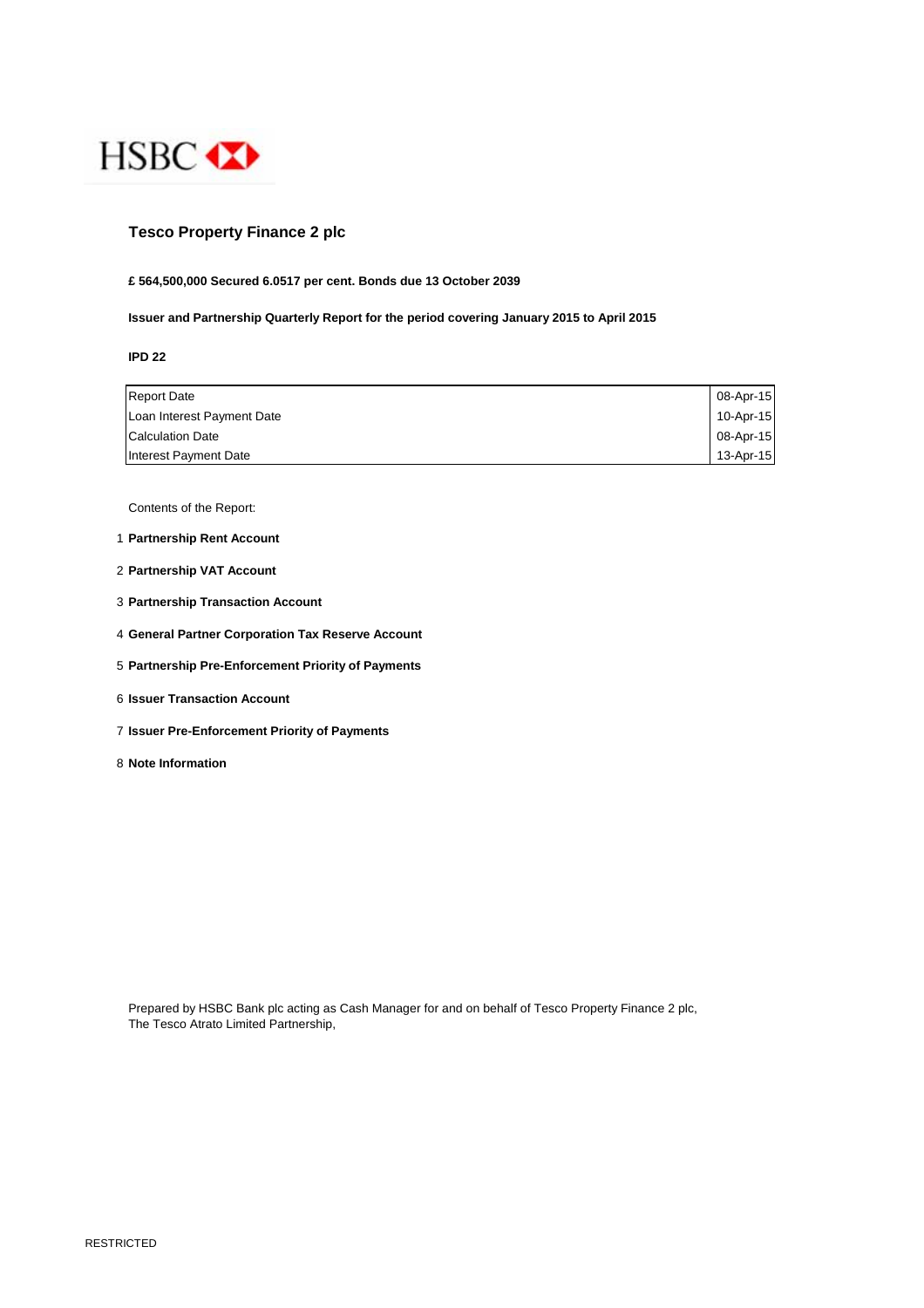## **1. Partnership Rent Account 69796072**

|             | Opening Balance                    | $0.11$ Cr                   |
|-------------|------------------------------------|-----------------------------|
| <b>DATE</b> | <b>ENTRY DETAILS</b>               | AMOUNT (£)<br>CR/DR         |
| 23-Sep-09   | Initial Deposit on Closing Date    | 5,000.00 Cr                 |
| 23-Mar-15   | Rent                               | 8,883,565.34 Cr             |
| 10-Apr-15   | To Partnership Transaction Account | 8,883,565.34 Dr             |
|             |                                    |                             |
|             | <b>Closing Balance</b>             | 5,000.11 Cr                 |
|             |                                    | <b>Issuer and Partnersh</b> |

## **2. Partnership VAT Account 69796099**

|                                     | Opening Balance                                                                         | 1,873,184.26 Cr                                     |
|-------------------------------------|-----------------------------------------------------------------------------------------|-----------------------------------------------------|
| <b>DATE</b>                         | <b>ENTRY DETAILS</b>                                                                    | CR/DR<br>AMOUNT (£)                                 |
| 29-Jan-15<br>23-Mar-15<br>10-Apr-15 | <b>VAT Payment</b><br><b>VAT Funding</b><br>Transfer to Partnership Transaction Account | 1,744,601.18 Dr<br>1,776,713.09 Cr<br>100,000.00 Dr |
|                                     | Closing Balance                                                                         | 1,805,296.17 Cr                                     |

#### **3. Partnership Transaction Account 69796080**

|                                                                                                                   | Opening Balance                                                                                                                                                                                                                         | 112,925.65 Cr                                                                                                                                        |       |
|-------------------------------------------------------------------------------------------------------------------|-----------------------------------------------------------------------------------------------------------------------------------------------------------------------------------------------------------------------------------------|------------------------------------------------------------------------------------------------------------------------------------------------------|-------|
| <b>DATE</b>                                                                                                       | <b>ENTRY DETAILS</b>                                                                                                                                                                                                                    | AMOUNT (£)                                                                                                                                           | CR/DR |
| 07-Apr-15<br>07-Apr-15<br>07-Apr-15                                                                               | <b>Credit Interest</b><br><b>Credit Interest</b><br><b>Credit Interest</b>                                                                                                                                                              | 40.21 Cr<br>307.51 Cr<br>695.50 Cr                                                                                                                   |       |
| 10-Apr-15<br>10-Apr-15<br>10-Apr-15<br>10-Apr-15<br>10-Apr-15<br>10-Apr-15<br>10-Apr-15<br>10-Apr-15<br>10-Apr-15 | <b>Transfer from Rent</b><br>Transfer from Partnership VAT Account<br><b>Trustee Fee</b><br>Ongoing Fee<br><b>Expenses</b><br>Partnership Swap payment<br><b>Partnership Debt</b><br>Property Advisor Fee<br><b>Transfer to General</b> | 8,883,565.34 Cr<br>100,000.00 Cr<br>1,500.00 Dr<br>15,462.34 Dr<br>27,715.81 Dr<br>1,532,951.84 Cr<br>10,258,558.59 Dr<br>181,376.71 Dr<br>$0.00$ Dr |       |
|                                                                                                                   | <b>Closing Balance</b>                                                                                                                                                                                                                  | 145,872.60 Cr                                                                                                                                        |       |

#### **4. General Partner Corporation Tax Reserve Account 69796115**

|             | Opening Balance        | $0.00C$ r           |
|-------------|------------------------|---------------------|
| <b>DATE</b> | <b>ENTRY DETAILS</b>   | CR/DR<br>AMOUNT (£) |
|             |                        |                     |
|             |                        |                     |
|             |                        |                     |
|             | <b>Closing Balance</b> | $0.00$ Cr           |
|             |                        |                     |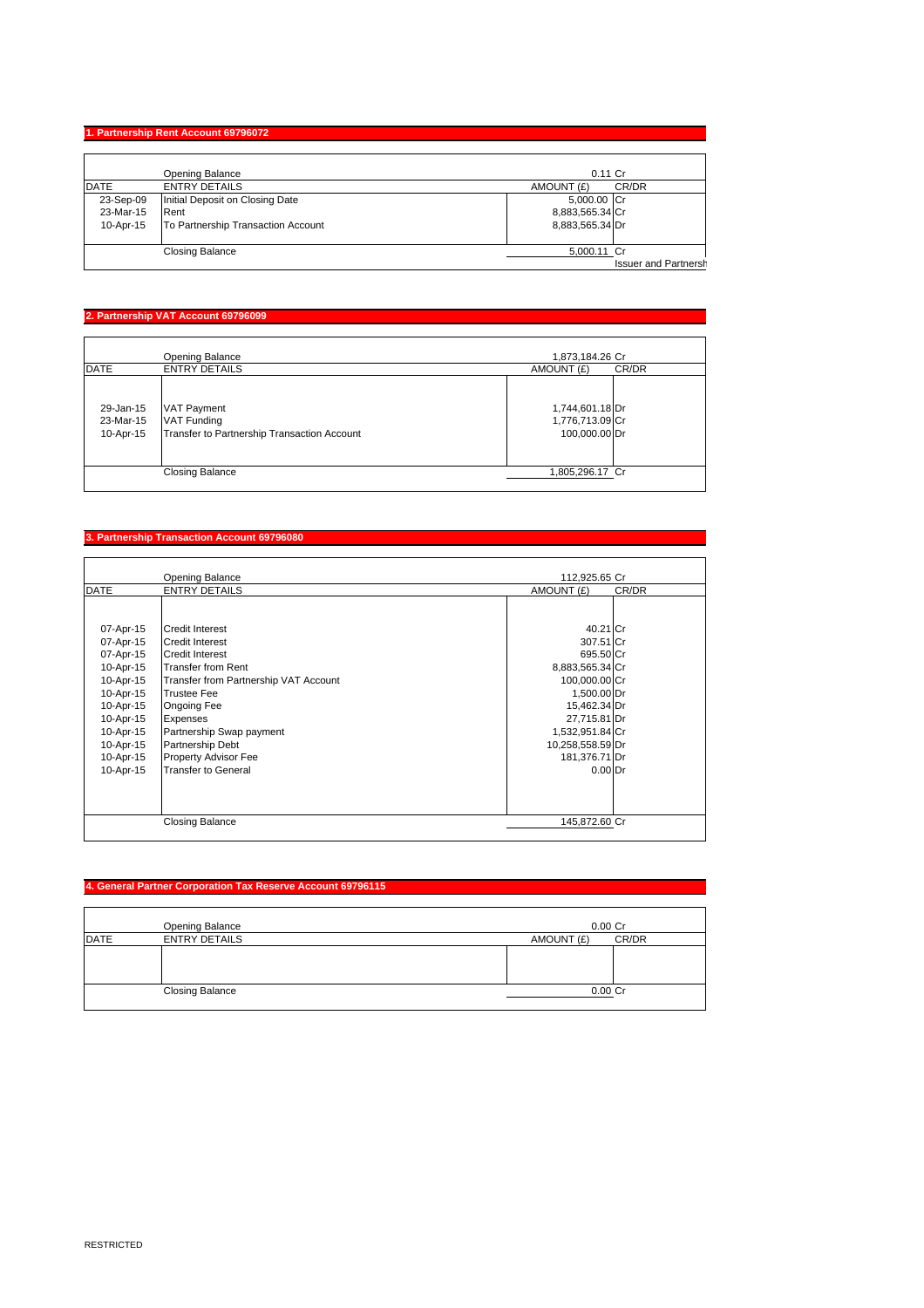| <b>Funds Paid Out of</b><br><b>Funds Received</b><br>account (£)<br>into account $(E)$<br>10-Apr-15<br><b>Partnership Available Funds</b><br>a Rental Income<br>8,883,565.34<br>b Funds from Issuer under Partnership Swaps<br>10,258,582.98<br>c From Partnership VAT Account<br>100,000.00<br>d From Partnership Disposal Proceeds Account<br>e From Partnership Insurance Proceeds Account<br>f Interest received by the Partnership Accounts and Rent Account<br>1,043.22<br>g Eligible Investment Earnings by Partnership<br>h Advance under Committed Subordinated Loan Agreement<br>Net proceeds of a CPO Disposal or a Mortgage Property<br>Net proceeds of a disposal of a Mortgage Property<br>k Any other sums standing to the credit of the Partnership Transaction Ac<br>Partnership Pre-Enforcement Priority of Payments<br>a Partnership Security Trustee Fees<br>1,500.00<br>b Issuer Security Trustee Fee, Bond Trustee, operating expenses of the Issuer<br>(Ongoing Partnership Facility Fee)<br>9,712.34<br>c Partnership Operating Expenses excluding GP UK Tax<br>26,877.43<br>d Partnership Operator Fee<br>d Property Advisor Fee (Annual 25 K Jan)<br>d Nominees Corporate Services Provider Fee<br>558.92<br>d Nominees Holdco Corporate Services Provider Fee<br>279.46<br>d Nominees Side Letter payments<br>d Nominees Holdco Side Letter payments<br>d Account Bank Fee<br>d Cash Manager Fee<br>d Issuer Account Bank, PPA CM, CSP Fee (Ongoing Partnership Facility Fee)<br>5,000.00<br>d Headlease payment<br>e Partnership Expenses Ledger payment<br>6,250.00<br>f Partnership Debt Interest<br>7,938,630.59<br>f Partnership Swap payment<br>8,725,631.14<br>g Partnership Debt Principal<br>2,319,928.00<br>Issuer Partnership Swap Termination Amount (Ongoing Partnership Facility<br>h Fee)<br>750.00<br>Partnership Swap Termination Amount<br>Property Pool Manager Fee<br>181,376.71<br>k Partnership Expenses Ledger payment<br>26,696.95<br>Alteration Adjustment Rent<br>m Committed Subordinated Loan payment<br>n Partnership Distribution Account |      | 5. Partnership Pre-Enforcement Priority of Payments |  |
|----------------------------------------------------------------------------------------------------------------------------------------------------------------------------------------------------------------------------------------------------------------------------------------------------------------------------------------------------------------------------------------------------------------------------------------------------------------------------------------------------------------------------------------------------------------------------------------------------------------------------------------------------------------------------------------------------------------------------------------------------------------------------------------------------------------------------------------------------------------------------------------------------------------------------------------------------------------------------------------------------------------------------------------------------------------------------------------------------------------------------------------------------------------------------------------------------------------------------------------------------------------------------------------------------------------------------------------------------------------------------------------------------------------------------------------------------------------------------------------------------------------------------------------------------------------------------------------------------------------------------------------------------------------------------------------------------------------------------------------------------------------------------------------------------------------------------------------------------------------------------------------------------------------------------------------------------------------------------------------------------------------------------------------------------------------------------------------------------|------|-----------------------------------------------------|--|
|                                                                                                                                                                                                                                                                                                                                                                                                                                                                                                                                                                                                                                                                                                                                                                                                                                                                                                                                                                                                                                                                                                                                                                                                                                                                                                                                                                                                                                                                                                                                                                                                                                                                                                                                                                                                                                                                                                                                                                                                                                                                                                    |      |                                                     |  |
|                                                                                                                                                                                                                                                                                                                                                                                                                                                                                                                                                                                                                                                                                                                                                                                                                                                                                                                                                                                                                                                                                                                                                                                                                                                                                                                                                                                                                                                                                                                                                                                                                                                                                                                                                                                                                                                                                                                                                                                                                                                                                                    | Date |                                                     |  |
|                                                                                                                                                                                                                                                                                                                                                                                                                                                                                                                                                                                                                                                                                                                                                                                                                                                                                                                                                                                                                                                                                                                                                                                                                                                                                                                                                                                                                                                                                                                                                                                                                                                                                                                                                                                                                                                                                                                                                                                                                                                                                                    |      |                                                     |  |
|                                                                                                                                                                                                                                                                                                                                                                                                                                                                                                                                                                                                                                                                                                                                                                                                                                                                                                                                                                                                                                                                                                                                                                                                                                                                                                                                                                                                                                                                                                                                                                                                                                                                                                                                                                                                                                                                                                                                                                                                                                                                                                    |      |                                                     |  |
|                                                                                                                                                                                                                                                                                                                                                                                                                                                                                                                                                                                                                                                                                                                                                                                                                                                                                                                                                                                                                                                                                                                                                                                                                                                                                                                                                                                                                                                                                                                                                                                                                                                                                                                                                                                                                                                                                                                                                                                                                                                                                                    |      |                                                     |  |
|                                                                                                                                                                                                                                                                                                                                                                                                                                                                                                                                                                                                                                                                                                                                                                                                                                                                                                                                                                                                                                                                                                                                                                                                                                                                                                                                                                                                                                                                                                                                                                                                                                                                                                                                                                                                                                                                                                                                                                                                                                                                                                    |      |                                                     |  |
|                                                                                                                                                                                                                                                                                                                                                                                                                                                                                                                                                                                                                                                                                                                                                                                                                                                                                                                                                                                                                                                                                                                                                                                                                                                                                                                                                                                                                                                                                                                                                                                                                                                                                                                                                                                                                                                                                                                                                                                                                                                                                                    |      |                                                     |  |
|                                                                                                                                                                                                                                                                                                                                                                                                                                                                                                                                                                                                                                                                                                                                                                                                                                                                                                                                                                                                                                                                                                                                                                                                                                                                                                                                                                                                                                                                                                                                                                                                                                                                                                                                                                                                                                                                                                                                                                                                                                                                                                    |      |                                                     |  |
|                                                                                                                                                                                                                                                                                                                                                                                                                                                                                                                                                                                                                                                                                                                                                                                                                                                                                                                                                                                                                                                                                                                                                                                                                                                                                                                                                                                                                                                                                                                                                                                                                                                                                                                                                                                                                                                                                                                                                                                                                                                                                                    |      |                                                     |  |
|                                                                                                                                                                                                                                                                                                                                                                                                                                                                                                                                                                                                                                                                                                                                                                                                                                                                                                                                                                                                                                                                                                                                                                                                                                                                                                                                                                                                                                                                                                                                                                                                                                                                                                                                                                                                                                                                                                                                                                                                                                                                                                    |      |                                                     |  |
|                                                                                                                                                                                                                                                                                                                                                                                                                                                                                                                                                                                                                                                                                                                                                                                                                                                                                                                                                                                                                                                                                                                                                                                                                                                                                                                                                                                                                                                                                                                                                                                                                                                                                                                                                                                                                                                                                                                                                                                                                                                                                                    |      |                                                     |  |
|                                                                                                                                                                                                                                                                                                                                                                                                                                                                                                                                                                                                                                                                                                                                                                                                                                                                                                                                                                                                                                                                                                                                                                                                                                                                                                                                                                                                                                                                                                                                                                                                                                                                                                                                                                                                                                                                                                                                                                                                                                                                                                    |      |                                                     |  |
|                                                                                                                                                                                                                                                                                                                                                                                                                                                                                                                                                                                                                                                                                                                                                                                                                                                                                                                                                                                                                                                                                                                                                                                                                                                                                                                                                                                                                                                                                                                                                                                                                                                                                                                                                                                                                                                                                                                                                                                                                                                                                                    |      |                                                     |  |
|                                                                                                                                                                                                                                                                                                                                                                                                                                                                                                                                                                                                                                                                                                                                                                                                                                                                                                                                                                                                                                                                                                                                                                                                                                                                                                                                                                                                                                                                                                                                                                                                                                                                                                                                                                                                                                                                                                                                                                                                                                                                                                    |      |                                                     |  |
|                                                                                                                                                                                                                                                                                                                                                                                                                                                                                                                                                                                                                                                                                                                                                                                                                                                                                                                                                                                                                                                                                                                                                                                                                                                                                                                                                                                                                                                                                                                                                                                                                                                                                                                                                                                                                                                                                                                                                                                                                                                                                                    |      |                                                     |  |
|                                                                                                                                                                                                                                                                                                                                                                                                                                                                                                                                                                                                                                                                                                                                                                                                                                                                                                                                                                                                                                                                                                                                                                                                                                                                                                                                                                                                                                                                                                                                                                                                                                                                                                                                                                                                                                                                                                                                                                                                                                                                                                    |      |                                                     |  |
|                                                                                                                                                                                                                                                                                                                                                                                                                                                                                                                                                                                                                                                                                                                                                                                                                                                                                                                                                                                                                                                                                                                                                                                                                                                                                                                                                                                                                                                                                                                                                                                                                                                                                                                                                                                                                                                                                                                                                                                                                                                                                                    |      |                                                     |  |
|                                                                                                                                                                                                                                                                                                                                                                                                                                                                                                                                                                                                                                                                                                                                                                                                                                                                                                                                                                                                                                                                                                                                                                                                                                                                                                                                                                                                                                                                                                                                                                                                                                                                                                                                                                                                                                                                                                                                                                                                                                                                                                    |      |                                                     |  |
|                                                                                                                                                                                                                                                                                                                                                                                                                                                                                                                                                                                                                                                                                                                                                                                                                                                                                                                                                                                                                                                                                                                                                                                                                                                                                                                                                                                                                                                                                                                                                                                                                                                                                                                                                                                                                                                                                                                                                                                                                                                                                                    |      |                                                     |  |
|                                                                                                                                                                                                                                                                                                                                                                                                                                                                                                                                                                                                                                                                                                                                                                                                                                                                                                                                                                                                                                                                                                                                                                                                                                                                                                                                                                                                                                                                                                                                                                                                                                                                                                                                                                                                                                                                                                                                                                                                                                                                                                    |      |                                                     |  |
|                                                                                                                                                                                                                                                                                                                                                                                                                                                                                                                                                                                                                                                                                                                                                                                                                                                                                                                                                                                                                                                                                                                                                                                                                                                                                                                                                                                                                                                                                                                                                                                                                                                                                                                                                                                                                                                                                                                                                                                                                                                                                                    |      |                                                     |  |
|                                                                                                                                                                                                                                                                                                                                                                                                                                                                                                                                                                                                                                                                                                                                                                                                                                                                                                                                                                                                                                                                                                                                                                                                                                                                                                                                                                                                                                                                                                                                                                                                                                                                                                                                                                                                                                                                                                                                                                                                                                                                                                    |      |                                                     |  |
|                                                                                                                                                                                                                                                                                                                                                                                                                                                                                                                                                                                                                                                                                                                                                                                                                                                                                                                                                                                                                                                                                                                                                                                                                                                                                                                                                                                                                                                                                                                                                                                                                                                                                                                                                                                                                                                                                                                                                                                                                                                                                                    |      |                                                     |  |
|                                                                                                                                                                                                                                                                                                                                                                                                                                                                                                                                                                                                                                                                                                                                                                                                                                                                                                                                                                                                                                                                                                                                                                                                                                                                                                                                                                                                                                                                                                                                                                                                                                                                                                                                                                                                                                                                                                                                                                                                                                                                                                    |      |                                                     |  |
|                                                                                                                                                                                                                                                                                                                                                                                                                                                                                                                                                                                                                                                                                                                                                                                                                                                                                                                                                                                                                                                                                                                                                                                                                                                                                                                                                                                                                                                                                                                                                                                                                                                                                                                                                                                                                                                                                                                                                                                                                                                                                                    |      |                                                     |  |
|                                                                                                                                                                                                                                                                                                                                                                                                                                                                                                                                                                                                                                                                                                                                                                                                                                                                                                                                                                                                                                                                                                                                                                                                                                                                                                                                                                                                                                                                                                                                                                                                                                                                                                                                                                                                                                                                                                                                                                                                                                                                                                    |      |                                                     |  |
|                                                                                                                                                                                                                                                                                                                                                                                                                                                                                                                                                                                                                                                                                                                                                                                                                                                                                                                                                                                                                                                                                                                                                                                                                                                                                                                                                                                                                                                                                                                                                                                                                                                                                                                                                                                                                                                                                                                                                                                                                                                                                                    |      |                                                     |  |
|                                                                                                                                                                                                                                                                                                                                                                                                                                                                                                                                                                                                                                                                                                                                                                                                                                                                                                                                                                                                                                                                                                                                                                                                                                                                                                                                                                                                                                                                                                                                                                                                                                                                                                                                                                                                                                                                                                                                                                                                                                                                                                    |      |                                                     |  |
|                                                                                                                                                                                                                                                                                                                                                                                                                                                                                                                                                                                                                                                                                                                                                                                                                                                                                                                                                                                                                                                                                                                                                                                                                                                                                                                                                                                                                                                                                                                                                                                                                                                                                                                                                                                                                                                                                                                                                                                                                                                                                                    |      |                                                     |  |
|                                                                                                                                                                                                                                                                                                                                                                                                                                                                                                                                                                                                                                                                                                                                                                                                                                                                                                                                                                                                                                                                                                                                                                                                                                                                                                                                                                                                                                                                                                                                                                                                                                                                                                                                                                                                                                                                                                                                                                                                                                                                                                    |      |                                                     |  |
|                                                                                                                                                                                                                                                                                                                                                                                                                                                                                                                                                                                                                                                                                                                                                                                                                                                                                                                                                                                                                                                                                                                                                                                                                                                                                                                                                                                                                                                                                                                                                                                                                                                                                                                                                                                                                                                                                                                                                                                                                                                                                                    |      |                                                     |  |
|                                                                                                                                                                                                                                                                                                                                                                                                                                                                                                                                                                                                                                                                                                                                                                                                                                                                                                                                                                                                                                                                                                                                                                                                                                                                                                                                                                                                                                                                                                                                                                                                                                                                                                                                                                                                                                                                                                                                                                                                                                                                                                    |      |                                                     |  |
|                                                                                                                                                                                                                                                                                                                                                                                                                                                                                                                                                                                                                                                                                                                                                                                                                                                                                                                                                                                                                                                                                                                                                                                                                                                                                                                                                                                                                                                                                                                                                                                                                                                                                                                                                                                                                                                                                                                                                                                                                                                                                                    |      |                                                     |  |
|                                                                                                                                                                                                                                                                                                                                                                                                                                                                                                                                                                                                                                                                                                                                                                                                                                                                                                                                                                                                                                                                                                                                                                                                                                                                                                                                                                                                                                                                                                                                                                                                                                                                                                                                                                                                                                                                                                                                                                                                                                                                                                    |      |                                                     |  |
|                                                                                                                                                                                                                                                                                                                                                                                                                                                                                                                                                                                                                                                                                                                                                                                                                                                                                                                                                                                                                                                                                                                                                                                                                                                                                                                                                                                                                                                                                                                                                                                                                                                                                                                                                                                                                                                                                                                                                                                                                                                                                                    |      |                                                     |  |
|                                                                                                                                                                                                                                                                                                                                                                                                                                                                                                                                                                                                                                                                                                                                                                                                                                                                                                                                                                                                                                                                                                                                                                                                                                                                                                                                                                                                                                                                                                                                                                                                                                                                                                                                                                                                                                                                                                                                                                                                                                                                                                    |      |                                                     |  |
|                                                                                                                                                                                                                                                                                                                                                                                                                                                                                                                                                                                                                                                                                                                                                                                                                                                                                                                                                                                                                                                                                                                                                                                                                                                                                                                                                                                                                                                                                                                                                                                                                                                                                                                                                                                                                                                                                                                                                                                                                                                                                                    |      |                                                     |  |
|                                                                                                                                                                                                                                                                                                                                                                                                                                                                                                                                                                                                                                                                                                                                                                                                                                                                                                                                                                                                                                                                                                                                                                                                                                                                                                                                                                                                                                                                                                                                                                                                                                                                                                                                                                                                                                                                                                                                                                                                                                                                                                    |      |                                                     |  |
|                                                                                                                                                                                                                                                                                                                                                                                                                                                                                                                                                                                                                                                                                                                                                                                                                                                                                                                                                                                                                                                                                                                                                                                                                                                                                                                                                                                                                                                                                                                                                                                                                                                                                                                                                                                                                                                                                                                                                                                                                                                                                                    |      |                                                     |  |
|                                                                                                                                                                                                                                                                                                                                                                                                                                                                                                                                                                                                                                                                                                                                                                                                                                                                                                                                                                                                                                                                                                                                                                                                                                                                                                                                                                                                                                                                                                                                                                                                                                                                                                                                                                                                                                                                                                                                                                                                                                                                                                    |      |                                                     |  |
|                                                                                                                                                                                                                                                                                                                                                                                                                                                                                                                                                                                                                                                                                                                                                                                                                                                                                                                                                                                                                                                                                                                                                                                                                                                                                                                                                                                                                                                                                                                                                                                                                                                                                                                                                                                                                                                                                                                                                                                                                                                                                                    |      |                                                     |  |
|                                                                                                                                                                                                                                                                                                                                                                                                                                                                                                                                                                                                                                                                                                                                                                                                                                                                                                                                                                                                                                                                                                                                                                                                                                                                                                                                                                                                                                                                                                                                                                                                                                                                                                                                                                                                                                                                                                                                                                                                                                                                                                    |      |                                                     |  |
|                                                                                                                                                                                                                                                                                                                                                                                                                                                                                                                                                                                                                                                                                                                                                                                                                                                                                                                                                                                                                                                                                                                                                                                                                                                                                                                                                                                                                                                                                                                                                                                                                                                                                                                                                                                                                                                                                                                                                                                                                                                                                                    |      |                                                     |  |
|                                                                                                                                                                                                                                                                                                                                                                                                                                                                                                                                                                                                                                                                                                                                                                                                                                                                                                                                                                                                                                                                                                                                                                                                                                                                                                                                                                                                                                                                                                                                                                                                                                                                                                                                                                                                                                                                                                                                                                                                                                                                                                    |      |                                                     |  |
| Totals<br>19,243,191.54<br>19,243,191.54                                                                                                                                                                                                                                                                                                                                                                                                                                                                                                                                                                                                                                                                                                                                                                                                                                                                                                                                                                                                                                                                                                                                                                                                                                                                                                                                                                                                                                                                                                                                                                                                                                                                                                                                                                                                                                                                                                                                                                                                                                                           |      |                                                     |  |

| Expense Reserve Ledger - Max GBP 500,000.00 |                 |              |  |
|---------------------------------------------|-----------------|--------------|--|
| Date                                        | Opening Balance | 112,925.63   |  |
|                                             | 10-Apr-15       | 32,946.95 Cr |  |
|                                             | Balance         | 145.872.58   |  |

# **RESTRICTED**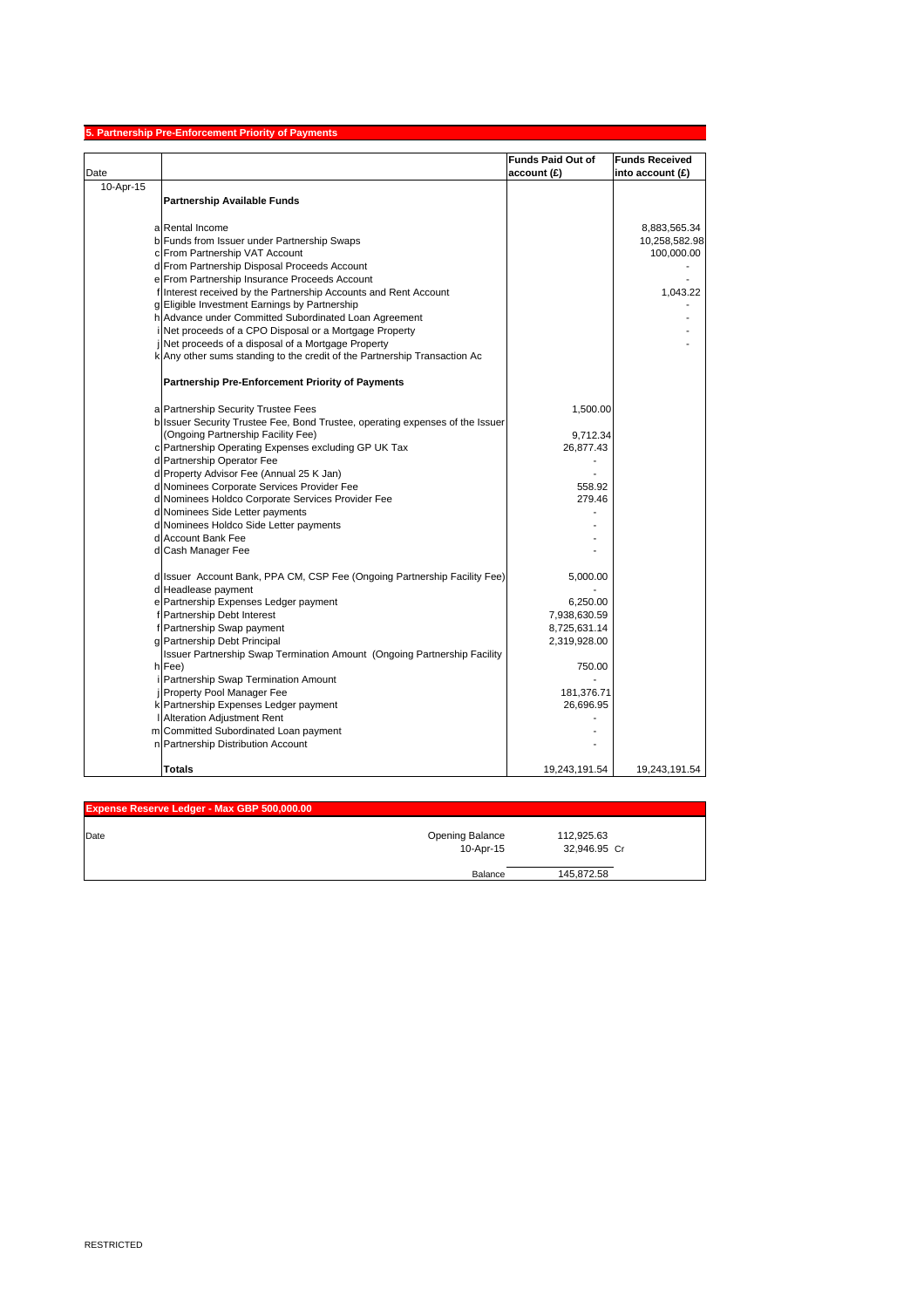## **6. Issuer Transaction Account 69796123**

|                                                                                                                                             | <b>Opening Balance</b>                                                                                                                                                                                                                             | 73.347.28 Cr                                                                                                                                                              |       |
|---------------------------------------------------------------------------------------------------------------------------------------------|----------------------------------------------------------------------------------------------------------------------------------------------------------------------------------------------------------------------------------------------------|---------------------------------------------------------------------------------------------------------------------------------------------------------------------------|-------|
| <b>DATE</b>                                                                                                                                 | <b>ENTRY DETAILS</b>                                                                                                                                                                                                                               | AMOUNT (£)                                                                                                                                                                | CR/DR |
| 02-Feb-15<br>02-Mar-15<br>01-Apr-15<br>13-Apr-15<br>13-Apr-15<br>13-Apr-15<br>13-Apr-15<br>13-Apr-15<br>13-Apr-15<br>13-Apr-15<br>13-Apr-15 | Credit interest<br>Credit interest<br><b>Credit interest</b><br><b>Swaps Receipts</b><br><b>Partnership Debt</b><br>Swap Pays<br><b>Ongoing Fee</b><br><b>HSBC</b> Fee<br><b>Issuer Operating Expenses</b><br><b>Issuer Profit</b><br><b>Notes</b> | 51.53 Cr<br>8.45 Cr<br>$9.05$ Cr<br>1,532,951.84 Cr<br>10,258,558.59 Cr<br>1,532,951.84 Dr<br>14,712.34 Cr<br>7,700.00 Dr<br>7,012.34 Dr<br>750.00 Cr<br>10,258,558.58 Dr |       |
|                                                                                                                                             | <b>Closing Balance</b>                                                                                                                                                                                                                             | 74,166.32 Cr                                                                                                                                                              |       |

## **7. Issuer Pre-Enforcement Priority of Payments**

| Date      |                                                        | <b>Funds Paid Out of</b><br>account(f) | <b>Funds Received</b><br>into account (£) |
|-----------|--------------------------------------------------------|----------------------------------------|-------------------------------------------|
| 13-Apr-15 |                                                        |                                        |                                           |
|           | <b>Issuer Available Funds</b>                          |                                        |                                           |
|           | a Funds due to Issuer under Partnership Swap Agreement |                                        | 8,725,631.14                              |
|           | b Amounts due to Issuer in respect of Partnership Loan |                                        | 10,274,020.93                             |
|           | c Any amount due to Issuer under Issuer Swap Agreement |                                        | 10,258,582.98                             |
|           | d Ineterest Received by Issuer on Transaction Account  |                                        | 69.03                                     |
|           | e Eigible Investment Earnings                          |                                        | 0.00                                      |
|           | <b>Issuer Pre-Enforcement Priority of Payments</b>     |                                        |                                           |
|           | a Bond Trustee Fee                                     | 1,200.00                               |                                           |
|           | a Issuer Security Trustee Fee                          | 1,500.00                               |                                           |
|           | <b>b</b> Issuer Operating Expenses                     | 7,012.34                               |                                           |
|           | c Issuer/Issuer Holdco Corporate Services Provider Fee | 0.00                                   |                                           |
|           | c Paying Agent Fee                                     | 500.00                                 |                                           |
|           | c Account Bank Fee                                     | 750.00                                 |                                           |
|           | c Cash Manager Fee                                     | 3,750.00                               |                                           |
|           | d Bond Interest                                        | 7,938,630.58                           |                                           |
|           | d Bond Principal                                       | 2,319,928.00                           |                                           |
|           | d Issuer Swap Provider<br>d Partnership Swap payment   | 8,725,631.14<br>10,258,582.98          |                                           |
|           | e Issuer Profit                                        | 750.00                                 |                                           |
|           | f Swap Subordinated Amounts                            | 0.00                                   |                                           |
|           | g Issuer Partnership Swap Termination Amount           | 0.00                                   |                                           |
|           | h Issuer Transaction Account                           | 69.04                                  |                                           |
|           | <b>Totals</b>                                          | 29,258,304.08                          | 29,258,304.08                             |